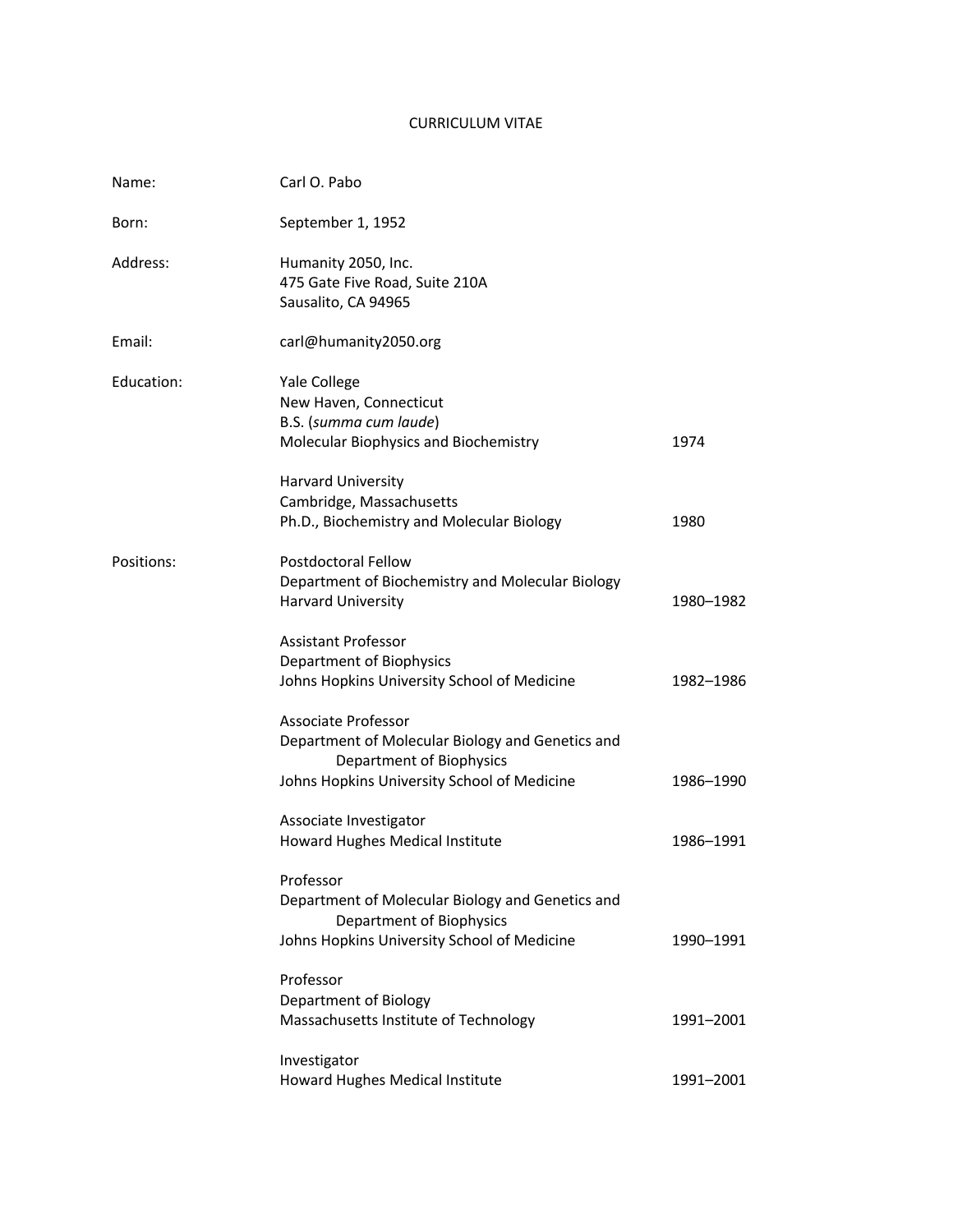| Investigator<br>Center for Cancer Research                                                                  |                                |  |
|-------------------------------------------------------------------------------------------------------------|--------------------------------|--|
| Massachusetts Institute of Technology                                                                       | 1999-2001                      |  |
| Senior Vice President and Chief Scientific Officer<br>Sangamo BioSciences, Inc.                             | 2001-2003                      |  |
| Chair, Scientific Advisory Board<br>Sangamo BioSciences, Inc.                                               | 1998-2001;<br>2003-2008        |  |
| Moore Distinguished Scholar<br>California Institute of Technology                                           | January 2004 -<br>April 2004   |  |
| Visiting Professor, Bio-X Program<br><b>Stanford University</b>                                             | September 2004 -<br>April 2005 |  |
| Visiting Professor, Department of Systems Biology<br><b>Harvard Medical School</b>                          | June 2005-<br><b>July 2005</b> |  |
| Miller Visiting Research Professor<br>University of California at Berkeley                                  | August 2005-<br>December 2005  |  |
| Visiting Professor, Department of Systems Biology<br><b>Harvard Medical School</b>                          | February 2006-<br>May 2007     |  |
| <b>Founder and Research Director</b><br><b>Protean Futures LLC</b>                                          | September 2007-<br>Present     |  |
| Scientific Advisor<br>NanoDimension                                                                         | March 2008-<br>Present         |  |
| Visiting Professor, Division of Biology<br>and Biological Engineering<br>California Institute of Technology | April 2017-<br>June 2017       |  |
| <b>Founder and President</b><br>Humanity 2050, Inc. (humanity 2050.org)                                     | August 2017-<br>Present        |  |
| Elected to Phi Beta Kappa, 1973                                                                             |                                |  |
| NSF Predoctoral Fellowship, 1974-1977                                                                       |                                |  |
| Jane Coffin Childs Memorial Fund<br>Postdoctoral Fellowship, 1980-1982                                      |                                |  |
| American Cancer Society Junior Faculty Research Award, 1983-1985                                            |                                |  |
| Protein Society Young Investigator Award, 1991                                                              |                                |  |
| Pfizer Award in Enzyme Chemistry, 1992                                                                      |                                |  |

Awards: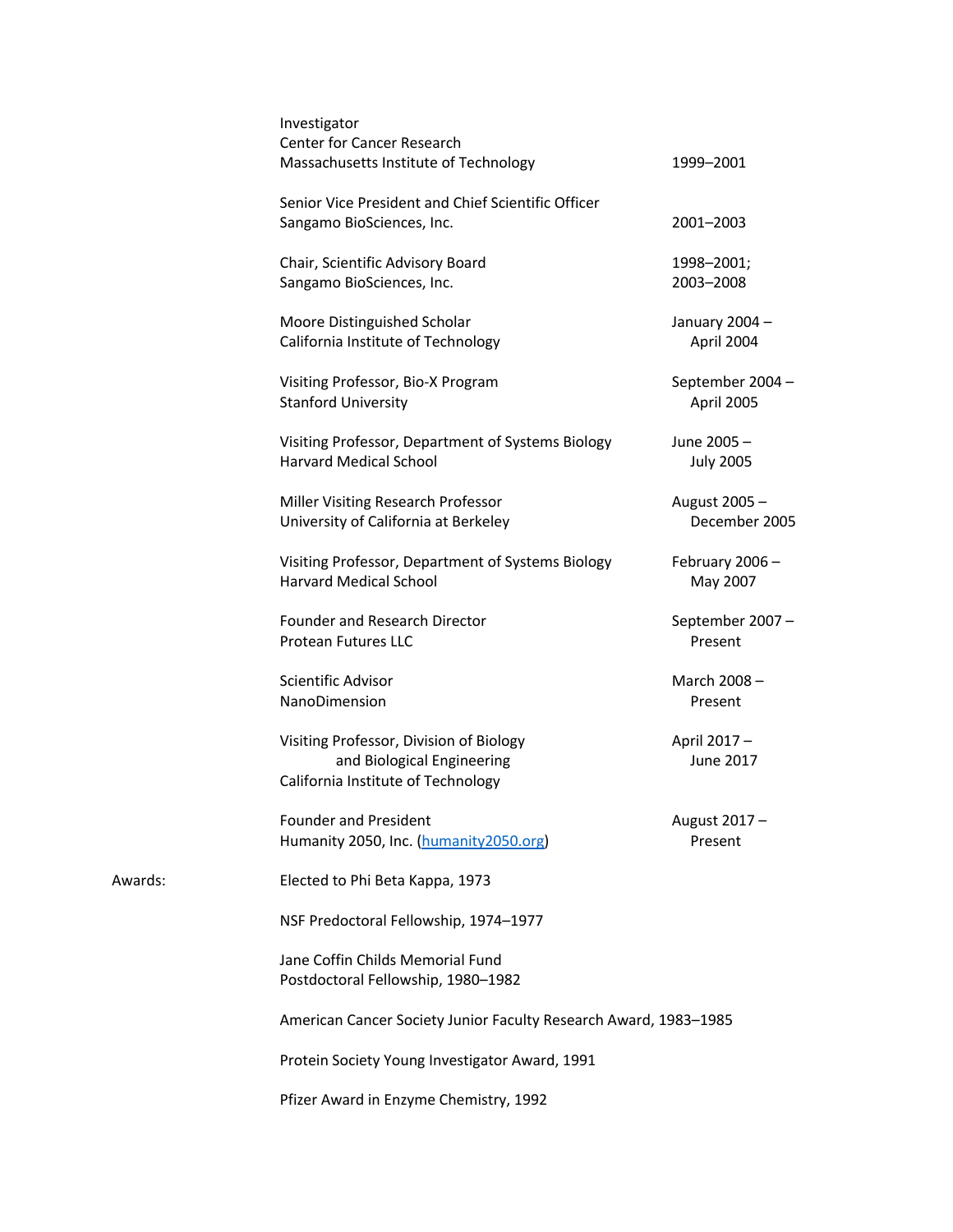Elected to American Academy of Arts and Sciences, 1993 Elected to National Academy of Sciences, 1998 Guggenheim Fellowship ("Theories of Thought"), 2005–2006 Teaching: I have taught courses at Johns Hopkins, MIT, Caltech, and Stanford on biophysical chemistry, X-ray crystallography, protein design and engineering, evolution, theories of thought, and "The World in 2050." I have had extensive experience (both in academics and industry) as a mentor and advisor to young scientists. Research: I was born and have lived as an explorer: trying to understand everything I can about life, the world, the human condition, and prospects for the human future. I started my career — building a solid foundation for all later work — by taking a strictly scientific stance, working on the structure and design of DNA-binding proteins, using X-ray crystallography to determine the atomic details of protein-DNA interactions, and then learning how to design novel DNA-binding proteins that bound so tightly and specifically that they were used (even before CRISPR) as tools for genome editing. However, in much the way that Columbus and Magellan always wondered about the "world beyond the horizon," I kept wondering about atomic/molecular systems (as with the human brain, and as with human societies) that were too complicated to usefully be described at an atomic/molecular level. Seeing the chaos that filled the newspapers, seeing that scientific knowledge (by itself) cannot solve the fundamental problems facing the modern world, I felt impelled to see if I could find some better way to think about human thought and the human future, some better way to help address the most fundamental challenges now facing society. I thus resigned my tenured faculty position as a full professor at MIT and resigned my appointment as an Investigator with the Howard Hughes Medical Institute. I sailed on. Since that time, I have developed a new way of describing and analyzing thought, using a physical frame of reference that encompasses both words and world. That is: I start by keeping everything grounded with reference to a flow of atomic, molecular events, avoiding any temptation to ever slip and start speaking of symbols, ideas, or thought as if they might exist in some separate, abstract, ethereal realm. (Thought is just one of the many things that complex assemblies of atoms and molecules can do; ideas are just one aspect of the way in which these atomic/molecular systems can be arranged and in which information can move.) Once I had this clear way of keeping ideas grounded in the physical world, I then developed a set of flow diagrams — using a few, simple symbols to help track the ways in which information (ideas) can move and change form. Although my model only needs about a half dozen such symbols, these can be combined to construct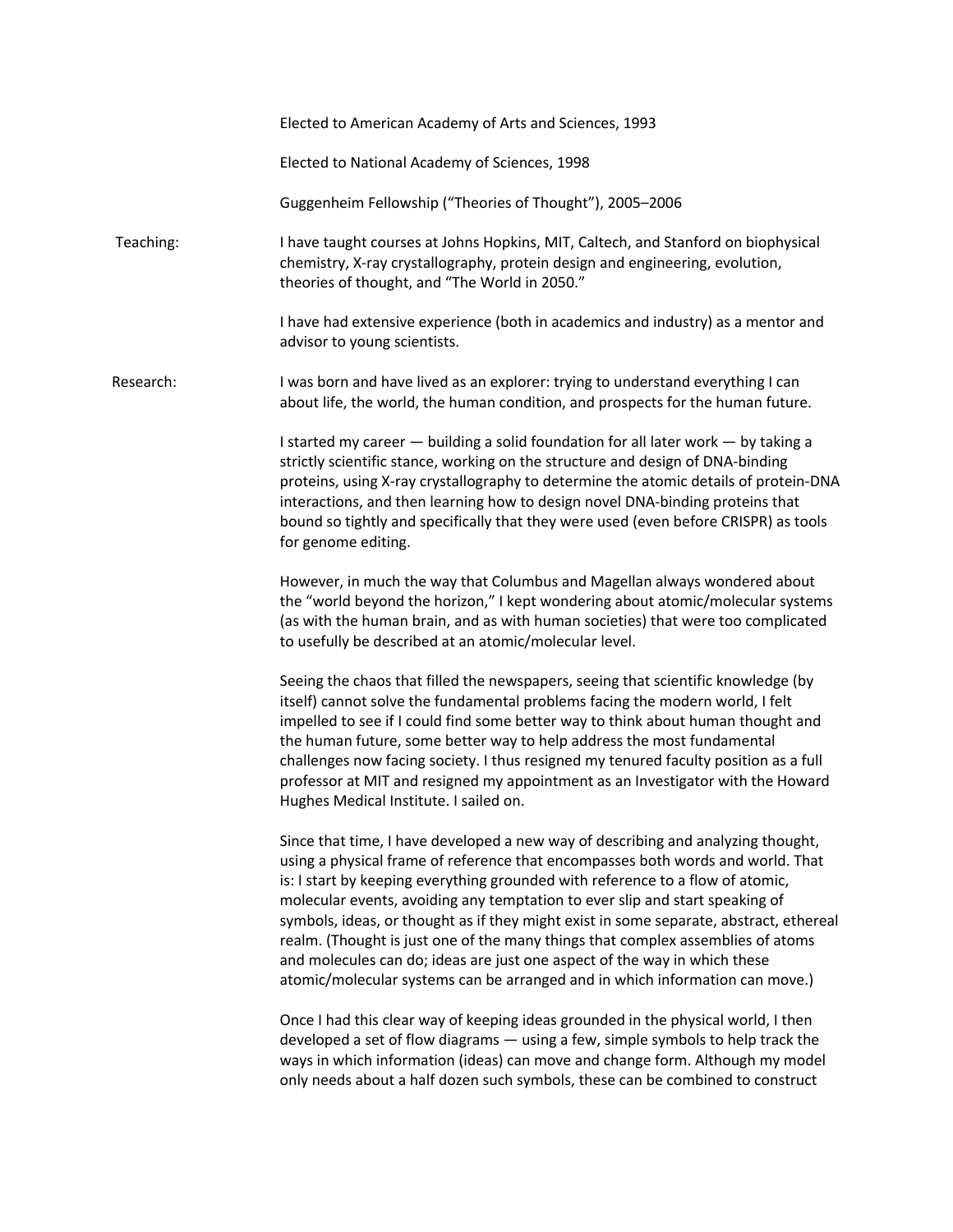complex flow diagrams, showing the overall flow of information that occurs as we speak; as we think; as we act; as we work with others in a democratic system.

I have a draft manuscript from 2018 (*Mind in the 21st Century: Human Thought for a Human Future*) that gives a broad overview of this new approach; yet — as described below — I'm most interested in using these ideas to address the pressing challenges of the human future, and I have developed a more focused way to proceed.

Humanity 2050: I founded an institute — Humanity 2050 — that focuses on hyper-complex challenges of the modern age — challenges like global warming, environmental degradation, risks to the stability of our financial and social systems, risks posed by the rise of artificial intelligence, etc. We thus work to help ensure a livable human future for our children and grandchildren.

> The strategies that we use at Humanity 2050 build on my model of thought and ideas from my draft manuscript on human thought and the human future, but we now boil this down to an approach — as described in white papers on our website — that involves the use of 1) "special focus teams" and 2) a new "algorithm for thought." We thus offer a clear, "actionable" strategy for thought designed to help society develop better ways to address the challenges of the human future, and we are testing this approach with a first project that explores prospects for climate engineering (via the use of stratospheric aerosols) as a way to help cool the Earth and thus try avoiding the worst ravages of climate change. The potential risks, and potential rewards, are so great that there is a desperate need for our new tools for thought — helping society make an informed decision about one of the most fateful choices ever to confront our species.

Patents: Listed on last two pages of CV (after publications).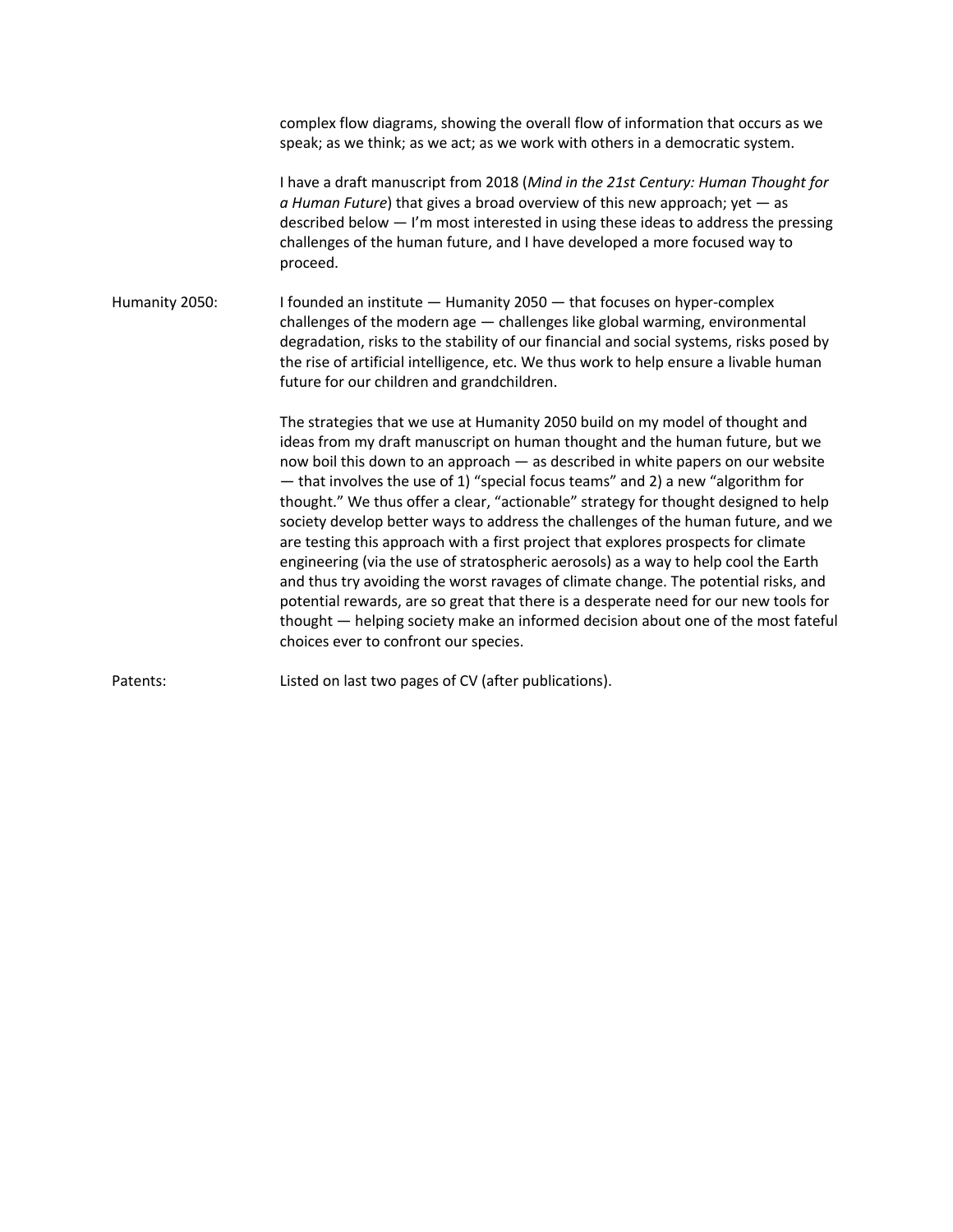## PUBLICATIONS

- 1. Pabo, C.O., Sauer, R.T., Sturtevant, J.M. & Ptashne, M. (1979) The  $\lambda$  Repressor Contains Two Domains. **Proc. Natl. Acad. Sci., USA 76**, 1608-1612.
- 2. Sauer, R.T., Pabo, C.O., Meyer, B.J., Ptashne, M. & Backman, K.C. (1979) The Regulatory Functions of the λ Repressor Reside in the Amino-Terminal Domain. Nature 279, 396-400.
- 3. Johnson, A.D., Pabo, C.O. & Sauer, R. T. (1980) Bacteriophage  $\lambda$  Repressor and Cro Protein: Interactions with Operator DNA. **Meth. Enz. 65**, 839-856.
- 4. Ptashne, M., Jeffrey, A., Johnson, A.D., Mauer, R., Meyer, B.J., Pabo, C.O., Roberts, T.M. & Sauer, R.T. (1980) How the  $\lambda$  Repressor and Cro Work. **Cell 19**, 1-11.
- 5. Pabo, C.O., Krovatin, W., Jeffrey, A. & Sauer, R.T. (1982) The N-Terminal Arms of  $\lambda$  Repressor Wrap Around the Operator DNA. **Nature 298**, 441-443.
- 6. Pabo, C.O. & Lewis, M. (1982) The Operator-Binding Domain of  $\lambda$  Repressor: Structure and DNA Recognition. **Nature 298**, 443-447.
- 7. Sauer, R.T., Yocum, R.R., Doolittle, R.F., Lewis, M. & Pabo, C.O. (1982) Homology Among DNA-Binding Proteins Suggests Use of a Conserved Super-Secondary Structure. **Nature 298**, 447-451.
- 8. Ptashne, M., Johnson, A.D. & Pabo, C.O. (1982) A Genetic Switch in a Bacterial Virus. **Scientific American 247**, 128-140.
- 9. Lewis, M., Jeffrey, A., Wang, J-H., Ladner, R.C., Ptashne, M. & Pabo, C.O. (1983) Structure of the Operator-Binding Domain of  $\lambda$  Repressor: Implications for DNA Recognition and Gene Regulation. **Cold Spring Harbor Symp. Quant. Biol. 47**, 435-440.
- 10. Gussin, G., Johnson, A.D., Pabo, C.O. & Sauer, R.T. (1983) Repressor and Cro. **Lambda II** (J. Roberts, ed.) Cold Spring Harbor Laboratory, Cold Spring Harbor, NY, 93-121.
- 11. Ohlendorf, D.H., Anderson, W.F., Lewis, M., Pabo, C.O. & Matthews, B.W. (1983) Comparison of the Structures of Cro and l Repressor Proteins from Bacteriophage l. **J. Mol. Biol. 169**, 757-769.
- 12. Sauer, R.T. & Pabo, C.O. (1983) Protein-DNA Recognition: The  $\lambda$  Repressor-Operator Complex. **American Society for Microbiology News 49**, 131-136.
- 13. Pabo, C.O. (1983) Designing Proteins and Peptides. **Nature 301**, 200.
- 14. Pabo, C.O., Jordan, S.R. & Frankel, A.D. (1983) Systematic Analysis of Possible Hydrogen Bonds Between Amino Acid Side Chains and B-Form DNA. **J. Biomolecular Structure and Dynamics 1**, 1039- 1049.
- 15. Sauer, R.T. & Pabo, C.O. (1984) How λ Repressor Binds Operator DNA. **Microbiology 1984**.
- 16. Pabo, C.O. & Sauer, R.T. (1984) Protein-DNA Recognition. **Ann. Rev. Biochem. 53**, 293-321.
- 17. Pabo, C.O. (1984) DNA-Protein Interactions. **Proceedings of the Robert A.**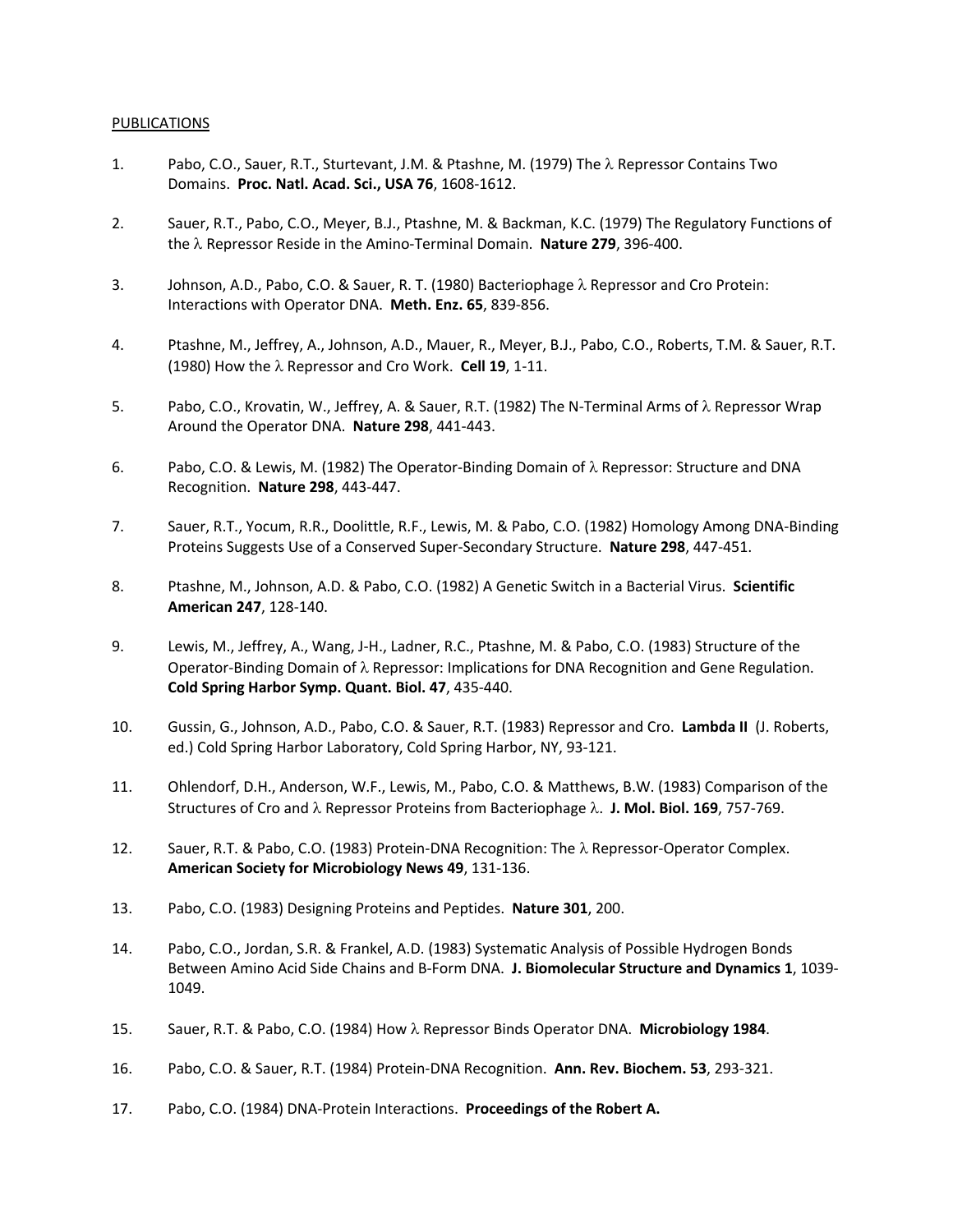**Welch Foundation Conferences on Chemical Research XXVII Stereospecificity in Chemistry and Biochemistry**, Robert A. Welch Foundation, Houston, TX, 222-255.

- 18. Lewis, M., Wang, J. & Pabo, C.O. (1985) Structure of the Operator Binding Domain of  $\lambda$  Repressor. **Biological Macromolecules and Assemblies, Volume 2** (Drs. Jurnak & McPherson, eds.) John Wiley and Sons, Inc., New York, 266-287.
- 19. Jordan, S.R., Pabo, C.O., Vershon, A.K. & Sauer, R.T. (1985) Crystallization of the Arc Repressor. **J. Mol. Biol. 185**, 445-446.
- 20. Jordan, S.R., Whitcombe, T.V., Berg, J.M. & Pabo, C.O. (1985) Systematic Variation in DNA Length Yields Highly Ordered Repressor-Operator Co-Crystals. **Science 230**, 1383-1385.
- 21. Pabo, C.O. & Suchanek, E.G. (1986) Computer-Aided Model-Building Strategies for Protein Design. **Biochemistry 25**, 5987-5991.
- 22. Sauer, R.T., Hehir, K., Stearman, R.S., Weiss, M.A., Jeitler-Nilsson, A., Suchanek, E.G. & Pabo, C.O. (1986) An Engineered Intersubunit Disulfide Enhances the Stability and DNA Binding of the N-Terminal Domain of l Repressor. **Biochemistry 25**, 5992-5998.
- 23. Weiss, M.A., Pabo, C.O., Karplus, M. & Sauer, R.T. (1986) Dimerization of the Operator-Binding Domain of Phage λ Repressor. Biochemistry 26, 897-904.
- 24. Pabo, C.O. (1987) Introductory chapter for **Protein Engineering** (D. L. Oxender & C. F. Fox, eds.) Alan R. Liss, Inc., New York, xv-xvii.
- 25. Berg, J.M., Jordan, S.R. & Pabo, C.O. (1987) The Structure and Function of Bacteriophage  $\lambda$ Repressor. **DNA: Protein Interactions and Gene Regulation** (E.B. Thompson & J. Papaconstantinou, eds.) University of Texas Press, Austin, 1-12.
- 26. Pabo, C.O. (1987) New Generation Databases for Molecular Biology. **Nature 327**, 467.
- 27. Frankel, A.D., Berg, J.M. & Pabo, C.O. (1987) Metal-Dependent Folding of a Single Zinc Finger from Transcription Factor IIIA. **Proc. Natl. Acad. Sci., USA 84**, 4841-4845.
- 28. Frankel, A.D., Bredt, D.S. & Pabo, C.O. (1988) Tat Protein from Human Immunodeficiency Virus Forms a Metal-Linked Dimer. **Science 240**, 70-73.
- 29. Frankel, A.D. & Pabo, C.O. (1988) Fingering Too Many Proteins. **Cell 53**, 675.
- 30. Frankel, A.D., Chen, L., Cotter, R.J. & Pabo C.O. (1988) Dimerization of the Tat Protein from HIV: A Cysteine-Rich Peptide Mimics the Normal Metal-Linked Dimer Interface. **Proc. Natl. Acad. Sci., USA 85**, 6297-6300.
- 31. Stearman, R.S., Frankel, A.D., Freire, E., Liu, B. & Pabo, C.O. (1988) Combining Thermostable Mutations Increases the Stability of l Repressor. **Biochemistry 27**, 7571-7574.
- 32. Jordan, S.R. & Pabo, C.O. (1988) Structure of the  $\lambda$  Complex at 2.5 Å Resolution: Detailed View of the Repressor-Operator Interactions. **Science 242**, 893-899.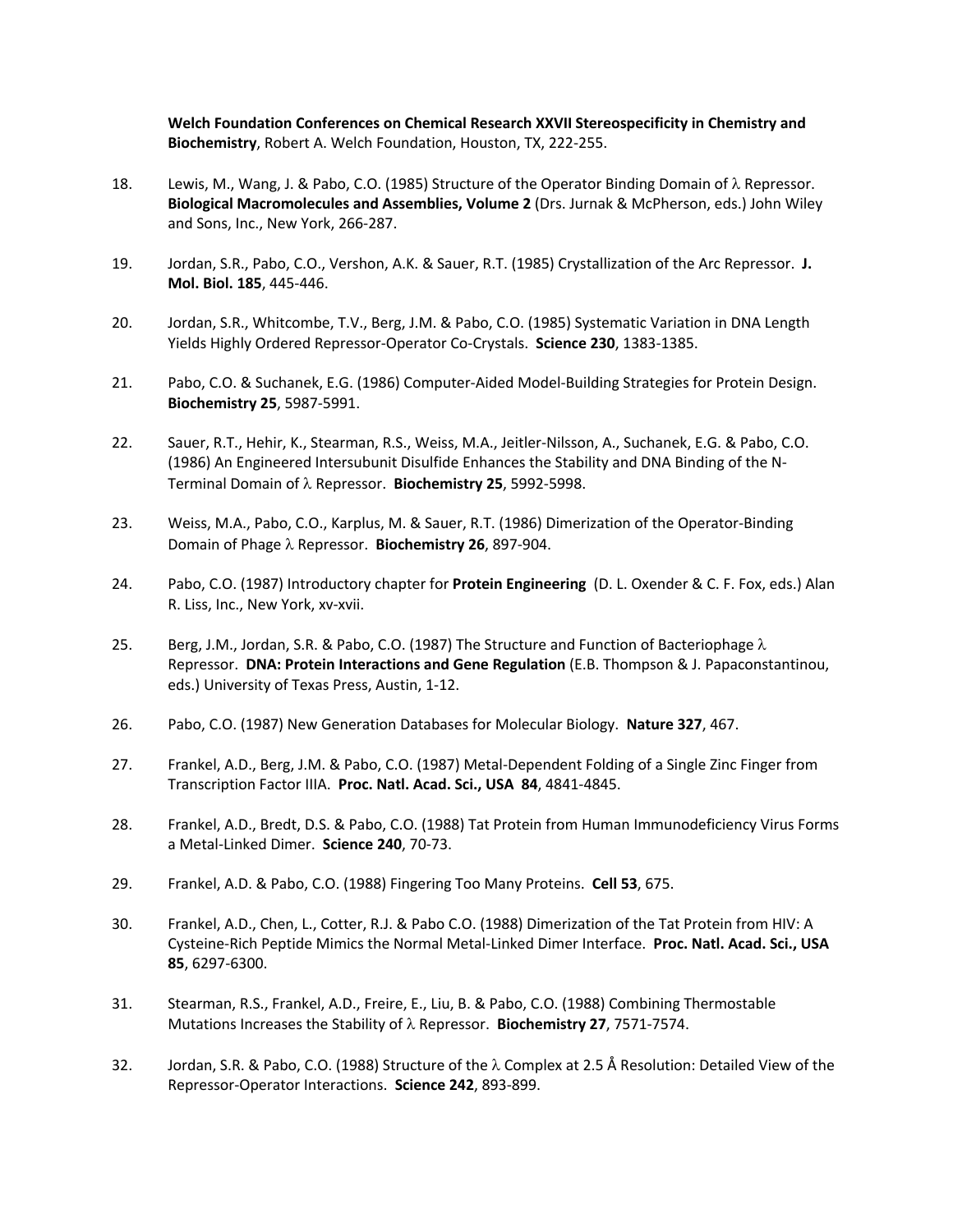- 33. Frankel, A.D. & Pabo, C.O. (1988) Cellular Uptake of the Tat Protein from Human Immunodeficiency Virus. **Cell 55**, 1189-1193.
- 34. Sauer, R.T., Jordan, S.R. & Pabo, C.O. (1990)  $\lambda$  Repressor: A Model System for Understanding Protein-DNA Interactions and Protein Stability. **Adv. Prot. Chem. 40**, 1-61.
- 35. Bowie, J.U., Clarke, N.D., Pabo, C.O. & Sauer, R.T. (1990) Identification of Protein Folds: Matching Hydrophobicity Patterns of Sequence Sets with Solvent Accessibility Patterns of Known Structures. **Proteins 7**, 257-264.
- 36. Pabo, C.O., Aggarwal, A.K., Jordan, S.R., Beamer, L.J., Obeysekare, U. & Harrison, S.C. (1990) Conserved Residues Make Similar Contacts in Two Repressor-Operator Complexes. **Science 247**, 1210-1213.
- 37. Liu, B., Kissinger, C.R., Pabo, C.O., Martin-Blanco, E. & Kornberg, T.B (1990) Crystallization and Preliminary X-ray Diffraction Studies of the Engrailed Homeodomain and of an Engrailed Homeodomain/DNA Complex. **Biochem. and Biophys. Res. Comm. 171**, 257-259.
- 38. Kissinger, C.R., Liu, B., Martin-Blanco, E., Kornberg, T.B. & Pabo, C.O. (1990) Crystal Structure of an Engrailed Homeodomain/DNA Complex at 2.8 Å Resolution: A Framework for Understanding Homeodomain/DNA Interactions. **Cell 63**, 579-590.
- 39. Wolberger, C., Pabo, C.O., Vershon, A.K. & Johnson, A.D. (1991) Crystallization and Preliminary X-ray Diffraction Studies of a MATa2-DNA Complex. **J. Mol. Biol. 217**, 11-13.
- 40. Pavletich, N.P. & Pabo, C.O. (1991) Zinc Finger-DNA Recognition: Crystal Structure of a Zif268-DNA Complex at 2.1 Å. **Science 252**, 809-817.
- 41. Wolberger, C. Vershon, A.K., Liu, B., Johnson, A.D. & Pabo, C.O. (1991) Crystal Structure of a MATa2 Homeodomain-Operator Complex Suggests a General Model for Homeodomain-DNA Interactions. **Cell 67**, 517-528.
- 42. Clarke, N.D., Beamer, L.J., Goldberg, H.R., Berkower, C. & Pabo, C.O. (1991) The DNA Binding Arm of l Repressor: Critical Contacts from a Flexible Region. **Science 254**, 267-270.
- 43. Godley, L., Pfeifer, J., Steinhauer, D., Ely, B., Shaw, G., Kaufmann, R., Suchanek, E., Pabo, C., Skehel, J.J., Wiley, D.C. & Wharton, S. (1992) Introduction of Intersubunit Disulfide Bonds In the Membrane-Distal Region of the Influenza Hemagglutinin Abolishes Membrane Fusion Activity. **Cell 68**, 635-645.
- 44. Pabo, C.O. & Sauer, R.T. (1992) Transcription Factors: Structural Families and Principles of DNA Recognition. **Annu. Rev. Biochem. 61**, 1053-1095.
- 45. Beamer, L.J. & Pabo, C.O. (1992) Refined 1.8 Å Crystal Structure of the λ Repressor Operator Complex. **J. Mol. Biol. 227**, 177-196.
- 46. Pavletich, N.P. & Pabo, C.O. (1993) Crystal Structure of a Five Finger GLI-DNA Complex: New Perspectives on Zinc Fingers. **Science 261**, 1701-1707.
- 47. Pavletich, N.P., Chambers, K.A. & Pabo, C.O. (1993) The DNA-Binding Domain of p53 Contains the Four Conserved Regions and the Major Mutation Hot Spots. **Genes & Development 7**, 2556-2564.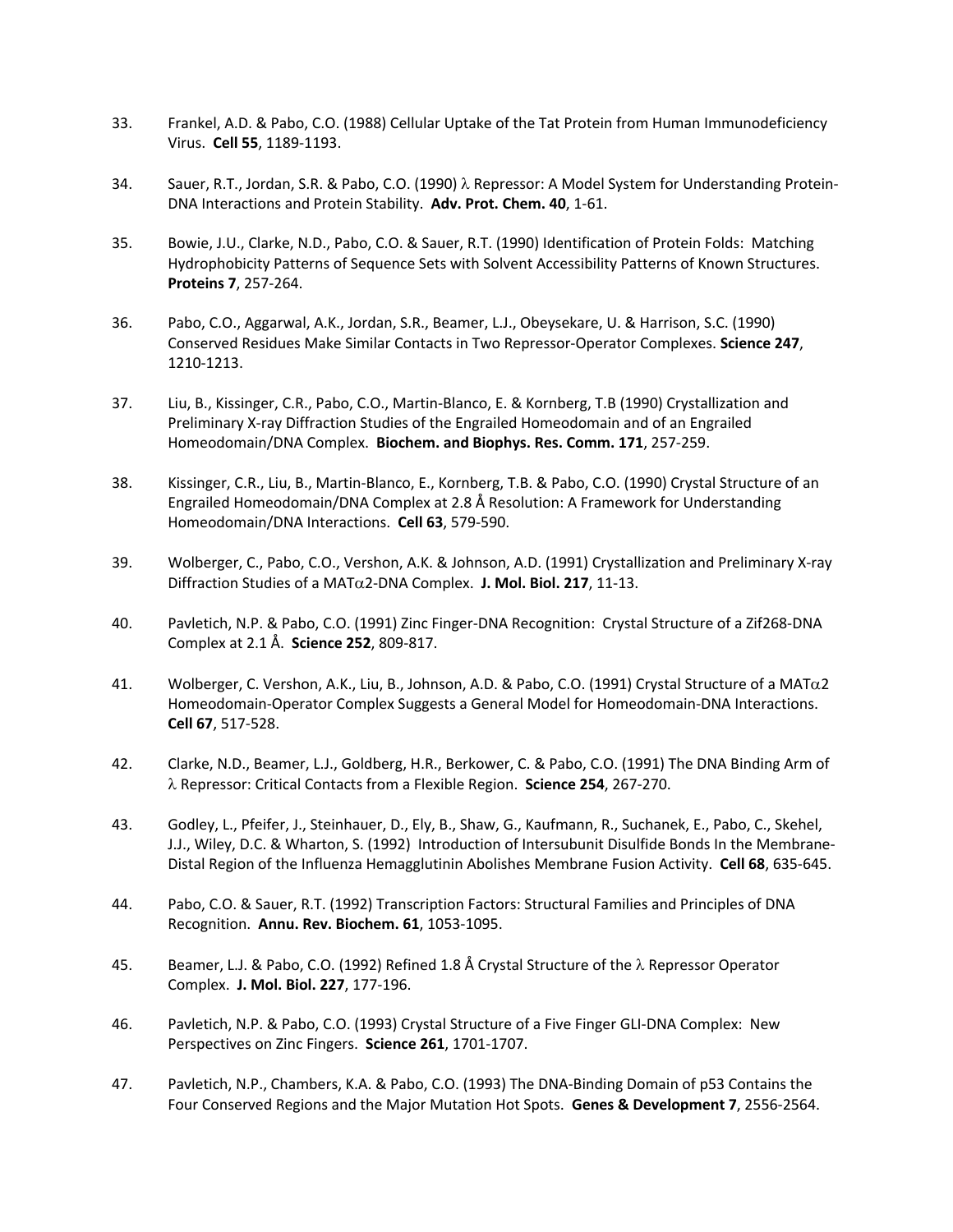- 48. Rebar, E.J. & Pabo, C.O. (1994) Zinc Finger Phage: Affinity Selection of Fingers with New DNA-Binding Specificities. **Science 263**, 671-673.
- 49. Raumann, B.E., Rould, M.A., Pabo, C.O. & Sauer, R.T. (1994) DNA Recognition by b-sheets in the Arc Repressor-Operator Crystal Structure. **Nature 367**, 754-757.
- 50. Klemm, J.D., Rould, M.A., Aurora, R., Herr, W. & Pabo, C.O. (1994) Crystal Structure of the Oct-1 POU Domain Bound to an Octamer Site: DNA Recognition with Tethered DNA-Binding Modules. **Cell 77**, 21-32.
- 51. Ma, P.C.M., Rould, M.A., Weintraub, H. & Pabo, C.O. (1994) Crystal Structure of MyoD bHLH Domain-DNA Complex: Perspectives on DNA Recognition and Implications for Transcriptional Activation. **Cell 77**, 451-459.
- 52. Nekludova, L. & Pabo, C.O. (1994) Distinctive DNA Conformation with Enlarged Major Groove Is Found in Zn Finger-DNA and Other Protein-DNA Complexes. **Proc. Natl. Acad. Sci., USA, 91**, 6948- 6952.
- 53. Clarke, N.D., Kissinger, C.R., Desjarlais, J., Gilliland, G.L., & Pabo, C.O. (1994) Structural Studies of the Engrailed Homeodomain. **Prot. Sci. 3**, 1779-1787.
- 54. Pomerantz, J.L., Sharp, P.A., & Pabo, C.O. (1995) Structure-Based Design of Transcription Factors. **Science 267**, 93-96.
- 55. Xu, W., Rould, M.A., Jun, S., Desplan, C., & Pabo, C.O. (1995) Crystal Structure of a Paired Domain-DNA Complex at 2.5 Å Resolution Reveals Structural Basis for Pax Developmental Mutations. **Cell 80**, 639-650.
- 56. Pomerantz, J.L., Pabo, C.O., & Sharp, P.A. (1995) Analysis of Homeodomain Function by Structure-Based Design of a Transcription Factor. **Proc. Natl. Acad. Sci., USA 92**, 9752-9756.
- 57. Klemm, J.D. & Pabo, C.O. (1996) Oct-1 POU Domain-DNA Interactions: Cooperative Binding of Isolated Subdomains and Effects of Covalent Linkage. **Genes & Development 10**, 27-36.
- 58. Rebar, E.J., Greisman, H.A., & Pabo, C.O. (1996) Phage Display Methods for Selecting Zinc Finger Proteins with Novel DNA-Binding Specificities. **Methods In Enzymology 267**, 129-149.
- 59. Elrod-Erickson, M., Rould, M.A., Nekludova, L., & Pabo, C.O. (1996) Zif268 Protein-DNA Complex Refined at 1.6 Å: A Model System for Understanding Zinc Finger-DNA Interactions. **Structure 4**, 1171-1180.
- 60. Greisman, H.A. & Pabo, C.O. (1997) A General Strategy for Selecting High-Affinity Zinc Finger Proteins for Diverse DNA Target Sites. **Science 275**, 657-661.
- 61. Kim, J.-S., Kim, J., Cepek, K.L., Sharp, P.A., & Pabo, C.O. (1997) Design of TATA Box-Binding Protein/Zinc Finger Fusions for Targeted Regulation of Gene Expression. **Proc. Natl. Acad. Sci., USA 94**, 3616-3620.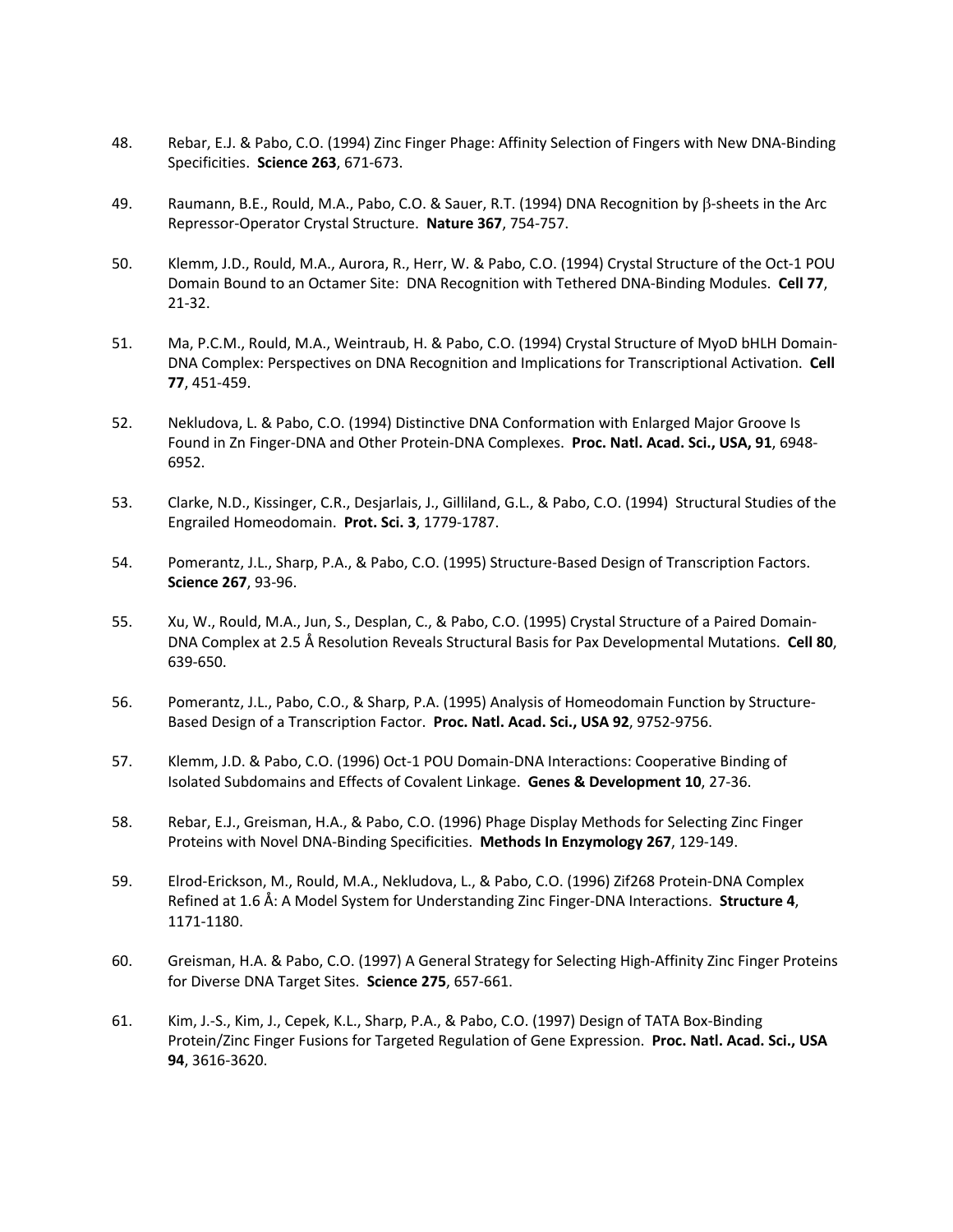- 62. Tucker-Kellogg, L., Rould, M.A., Chambers, K.A., Ades, S.E., Sauer, R.T., & Pabo, C.O. (1997) Engrailed (Gln 50 -> Lys) Homeodomain-DNA Complex at 1.9 Å Resolution: Structural Basis for Enhanced Affinity and Altered Specificity. **Structure 5**, 1047-1054.
- 63. Kim, J.-S. & Pabo, C.O. (1997) Transcriptional Repression by Zinc Finger Peptides. **J. Biol. Chem. 272**, 29795-29800.
- 64. Pomerantz, J.L., Wolfe, S.A., & Pabo, C.O. (1998) Structure-Based Design of a Dimeric Zinc Finger Protein. **Biochemistry 37**, 965-970.
- 65. Kim, J.-S. & Pabo, C.O. (1998) Getting a Handhold on DNA: Design of Poly-Zinc Finger Proteins with Femtomolar Dissociation Constants. **Proc. Natl. Acad. Sci. USA 95**, 2812-2817.
- 66. Elrod-Erickson, M., Benson, T.E., & Pabo, C.O. (1998) High-Resolution Structures of Variant Zif268- DNA Complexes: Implications for Understanding Zinc Finger-DNA Recognition. **Structure 6**, 451-464.
- 67. Fraenkel, E. & Pabo, C.O. (1998) Comparison of X-ray and NMR Structures for the Antennapedia Homeodomain-DNA Complex. **Nature Struct. Bio. 5**, 692-697.
- 68. Fraenkel, E., Rould, M.A., Chambers, K.A., & Pabo, C.O. (1998) Engrailed Homeodomain-DNA Complex at 2.2 Å Resolution: A Detailed View of the Interface and Comparison with Other Engrailed Structures. **J. Mol. Biol. 284**, 351-361.
- 69. Wolfe, S.A., Greisman, H.A., Ramm, E.I., & Pabo, C.O. (1999) Analysis of Zinc Fingers Optimized Via Phage Display: Evaluating the Utility of a Recognition Code. **J. Mol. Biol. 285**, 1917-1934.
- 70. Zheng, N., Fraenkel, E., Pabo, C.O., & Pavletich, N.P. (1999) Structural Basis of DNA Recognition by the Heterodimeric Cell Cycle Transcription Factor E2F-DP. **Genes & Development 13**, 666-674.
- 71. Xu, H.E., Rould, M.A., Xu, W., Epstein, J.A., Maas, R.L., & Pabo, C.O. (1999) Crystal Structure of the Human Pax6 Paired Domain-DNA Complex Reveals Specific Roles for the Linker Region and Carboxyterminal Subdomain in DNA Binding. **Genes & Development 13**, 1263-1275.
- 72. Ohndorf, U.-M., Rould, M.A., He, Q., Pabo, C.O., & Lippard, S.J. (1999) Basis for Recognition of Cisplatin-Modified DNA by High-Mobility-Group Proteins. **Nature 399**, 708-712.
- 73. Elrod-Erickson, M., & Pabo, C.O. (1999) Binding Studies with Mutants of Zif268: Contribution of Individual Side Chains to Binding Affinity and Specificity in the Zif268 Zinc Finger-DNA Complex. **J. Biol. Chem. 274**, 19281-19285.
- 74. Wang, B.S., & Pabo, C.O. (1999) Dimerization of Zinc Fingers Mediated by Peptides Evolved *in vitro* from Random Sequences. **Proc. Natl. Acad. Sci., USA 96**, 9568-9573.
- 75. Chasman, D., Cepek, K., Sharp, P.A., & Pabo, C.O. (1999) Crystal Structure of an OCA-B Peptide Bound to an Oct-1 POU Domain/Octamer DNA Complex: Specific Recognition of a Protein-DNA Interface. **Genes & Development 13**, 2650-2657.
- 76. Wolfe, S.A., Nekludova, L., & Pabo, C.O. (2000) DNA Recognition by Cys2His2 Zinc Finger Proteins. **Annual Review of Biophysics and Biomolecular Structure 29**, 183-212.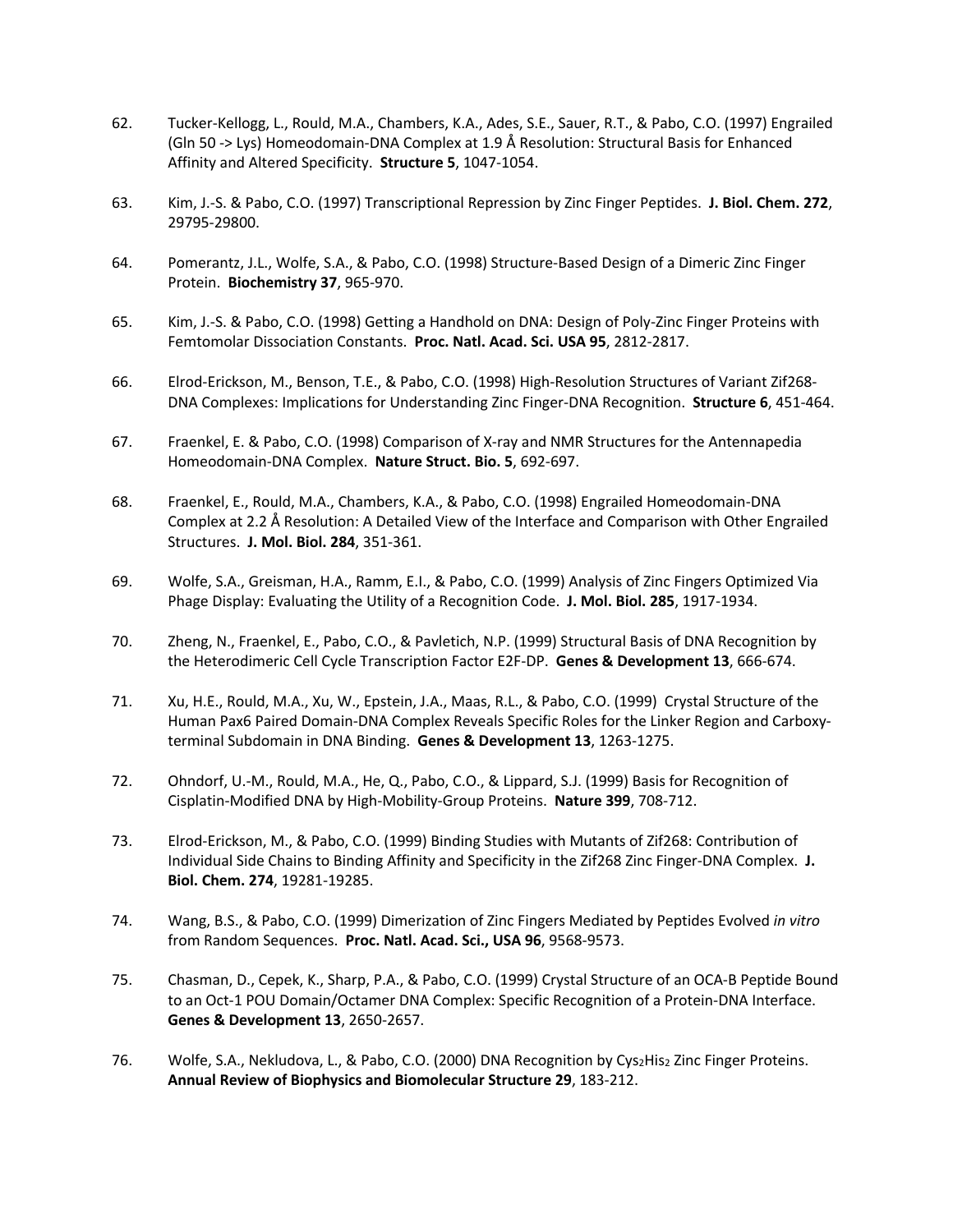- 77. Grant, R.A., Rould, M.A., Klemm, J.D., & Pabo, C.O. (2000) Exploring the Role of Glutamine 50 in the Homeodomain-DNA Interface: Crystal Structure of Engrailed (Gln50 -> Ala) Complex at 2.0 Å. **Biochemistry 39**, 8187-8192.
- 78. Wolfe, S.A., Ramm, E.I., & Pabo, C.O. (2000) Combining Structure-Based Design with Phage Display to Create New Cys2His2 Zinc Finger Dimers. **Structure 8**, 739-750.
- 79. Joung, J.K., Ramm, E.I., & Pabo, C.O. (2000) A Bacterial Two-Hybrid Selection System for Studying Protein-DNA and Protein-Protein Interactions. **Proc. Natl. Acad. Sci., USA 97**, 7382-7387.
- 80. Pabo, C.O., & Nekludova, L. (2000) Geometric Analysis and Comparison of Protein-DNA Interfaces: Why Is There No Simple Code for Recognition? **J. Mol. Biol. 301**, 597-624.
- 81. Pabo, C.O., Peisach, E., & Grant, R.A. (2001) Design and Selection of Novel Cys<sub>2</sub>His<sub>2</sub> Zinc Finger Proteins. **Ann. Rev. Biochem. 70**, 313-340.
- 82. Wang, B.S., Grant, R.A., Pabo, C.O. (2001) Selected Peptide Extension Contacts Hydrophobic Patch on Neighboring Zinc Finger and Mediates Dimerization on DNA. **Nature Struct. Bio. 8**, 589-593.
- 83. Wolfe, S.A., Grant, R.A., Elrod-Erickson, M., & Pabo, C.O. (2001) Beyond the "Recognition Code": Structures of Two Cys<sub>2</sub>His<sub>2</sub> Zinc Finger/TATA Box Complexes. Structure 9, 717-723.
- 84. Miller, J.C., & Pabo, C.O. (2001) Rearrangement of Side-chains in a Zif268 Mutant Highlights the Complexities of Zinc Finger-DNA Recognition. **J. Mol. Biol. 313**, 309-315.
- 85. Snowdon, A.W., Gregory, P.D., Case, C.C., & Pabo, C.O. (2002) Gene-Specific Targeting of H3K9 Methylation Is Sufficient for Initiating Repression in Vivo. **Current Biology 12**, 2159-2166.
- 86. Jamieson, A.C., Miller, J.C., & Pabo, C.O. (2003) Drug Discovery with Engineered Zinc Finger Proteins. **Nature Reviews: Drug Discovery 2**, 361-368.
- 87. Peisach, E., & Pabo, C.O. (2003) Constraints for Zinc Finger Linker Design as Inferred from X-ray Crystal Structure of Tandem Zif268-DNA Complexes. **J. Mol. Biol., 330**, 1-7.
- 88. Tan, S. et al (2003) Zinc-Finger Protein-Targeted Gene Regulation: Genomewide Single-Gene Specificity. **Proc. Natl. Acad. Sci., USA 100**, 11997-12002.
- 89. Hurt, J.A., Thibodeau, S.A., Hirsh, A.S., Pabo, C.O. & Joung, J.K. (2003) Highly Specific Zinc Finger Proteins Obtained by Directed Domain Shuffling and Cell-Based Selection. **Proc. Natl. Acad. Sci., USA 100**, 12271-12276.
- 90. Bartsevich, V.V., Miller, J.C., Case, C.C. & Pabo, C.O. (2003) Engineered Zinc Finger Proteins for Controlling Stem Cell Fate. **Stem Cells 21**, 632-637.
- 91. Wolfe, S.A., Grant, R.A., & Pabo, C.O. (2003) Structure of a Dimeric Zinc Finger Protein Bound to DNA. **Biochemistry 42**, 13401-13409.
- 92. Snowden, A.W., Zhang, L., Urnov, F. Dent, C. Jouvenot, Y., Zhong, X., Rebar, E.J., Jamieson, A.C., Zhang, H.S., Tan, S., Case, C.C., Pabo, C.O., Wolffe, A.P., and Gregory, P.D. (2003) Repression of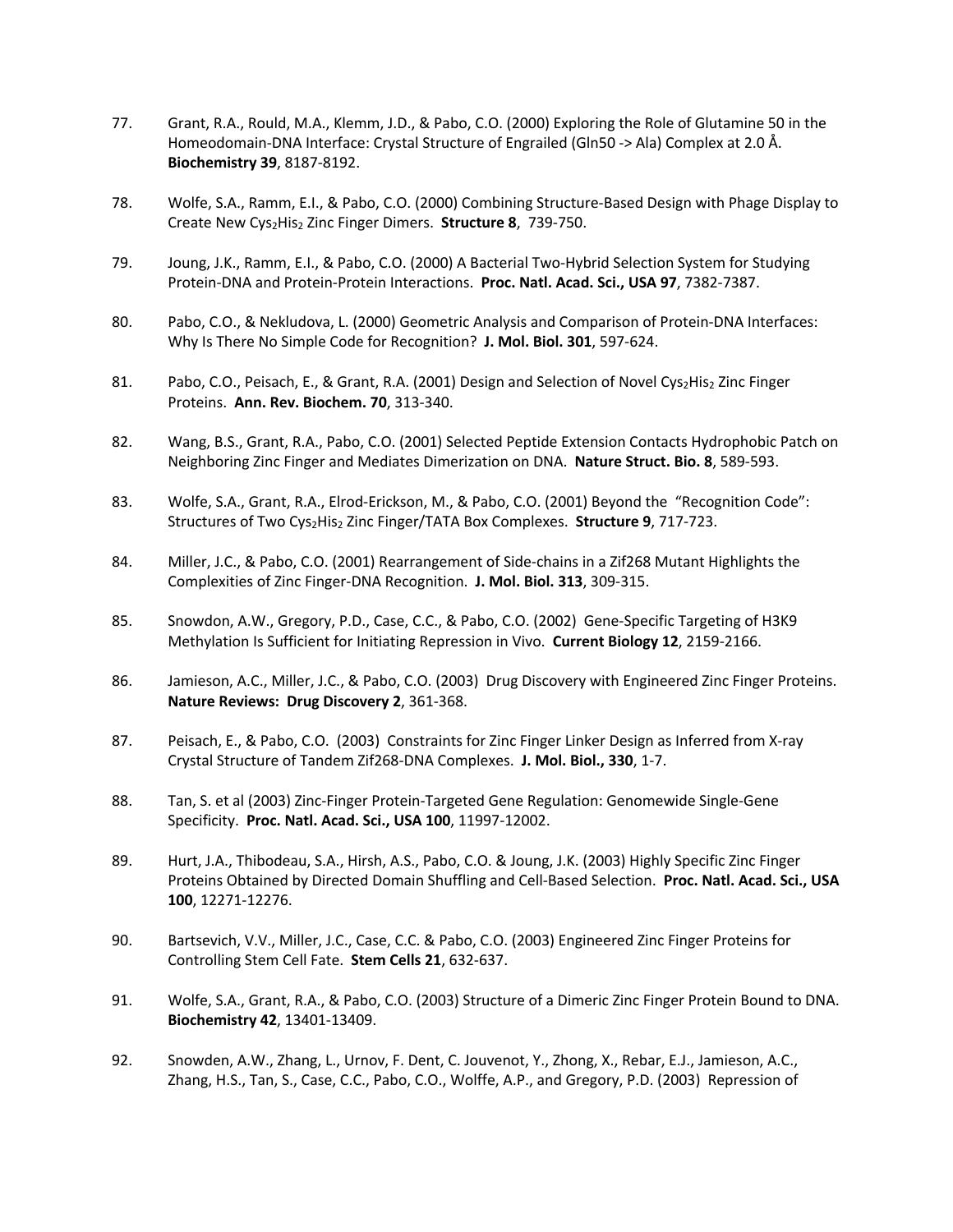Vascular Endothelial Growth Factor A in Glioblastoma Cells Using Engineered Zinc Finger Transcription Factors. **Cancer Res. 63**, 8968-8976.

- 93. Liu, P.Q., Morton, M.F., Reik, A., de la Rosa, R., Mendel, M.C., Li, Y.Y., Case, C.C., Pabo, C.O., Moreno, V., Kempf, A., Pyati, J. & Shankley, N.P. (2004) Cell Lines for Drug Discovery: Elevating Target-protein Levels Using Engineered Transcription Factors. **J. Biomol. Screen. 9**, 44-51.
- 94. Nguyen-Hackley, D.H., Ramm, E., Taylor, C.M., Joung, K.C., Dervan, P.B. & Pabo, C.O. (2004) Allosteric Inhibition of Zinc-Finger Binding in the Major Groove of DNA by Minor-Groove Binding Ligands. **Biochemistry 43**, 3880-3890.
- 95. Pabo, C.O. (2006) Specificity by Design. **Nature Biotechnology 24**, 954-955.
- 96. Miller, J.C., Holmes, M.C., Wang, J., Guschin, D.Y., Lee, Y.L., Rupniewski, I., Beausejour, C.M., Waite, A.J., Wang, N.S., Kim, K.A., Gregory, P.D., Pabo, C.O., and Rebar, E.J. (2007) An Improved Zinc-finger Nuclease Architecture for Highly Specific Genome Editing. **Nature Biotechnology 25**, 778-785.
- 97. Pabo, C.O. (2018) *Mind in the 21st Century: Human Thought for a Human Future* (unpublished manuscript giving an overview of my "theories of thought")
- 98. Pabo, C.O. (2020) Civilization and the Complexity Trap. **Medium.**
- 99. Pabo, C.O. (2020) Escaping the Global Complexity Trap. **Project Syndicate.**
- 100. Pabo. C.O. (2020) How to Tame Black Swans and Prevent the Next Global Catastrophe. **Medium.**
- 101. Pabo, C.O. (2021) "Special Focus Teams" to Help Solve the Problems of the Anthropocene (strategic summary #1 for Humanity 2050, now posted on our website).
- 102. Pabo, C.O. (2022) An Algorithm for Thought to Help Address Challenges of the Anthropocene (strategic summary #2 for Humanity 2050, which will be posted on our website soon).

#### PATENTS

#### Protein Translocation

Frankel, A., Pabo, C.O., Barsoum, J.G., Fawell, S.E., Pepinsky, and Blake, R. (inventors for the first six patents listed below):

**Nucleic Acids Encoding and Methods of Making Tat-derived Transport Polypeptides** (US patent #5,652,122; issued in 1997)

**Nucleic Acid Conjugates of Tat-derived Transport Polypeptides** (US patent #5,670,617; issued in 1997)

**Fusion Protein Comprising Tat-derived Transport Moiety** (US patent #5,674,980; issued in 1997)

**Tat-derived Transport Polypeptide Conjugates** (US patent #5,747,641; issued in 1998)

**Tat-derived Transport Polypeptides and Fusion Proteins** (US patent #5,804,604; issued in 1998)